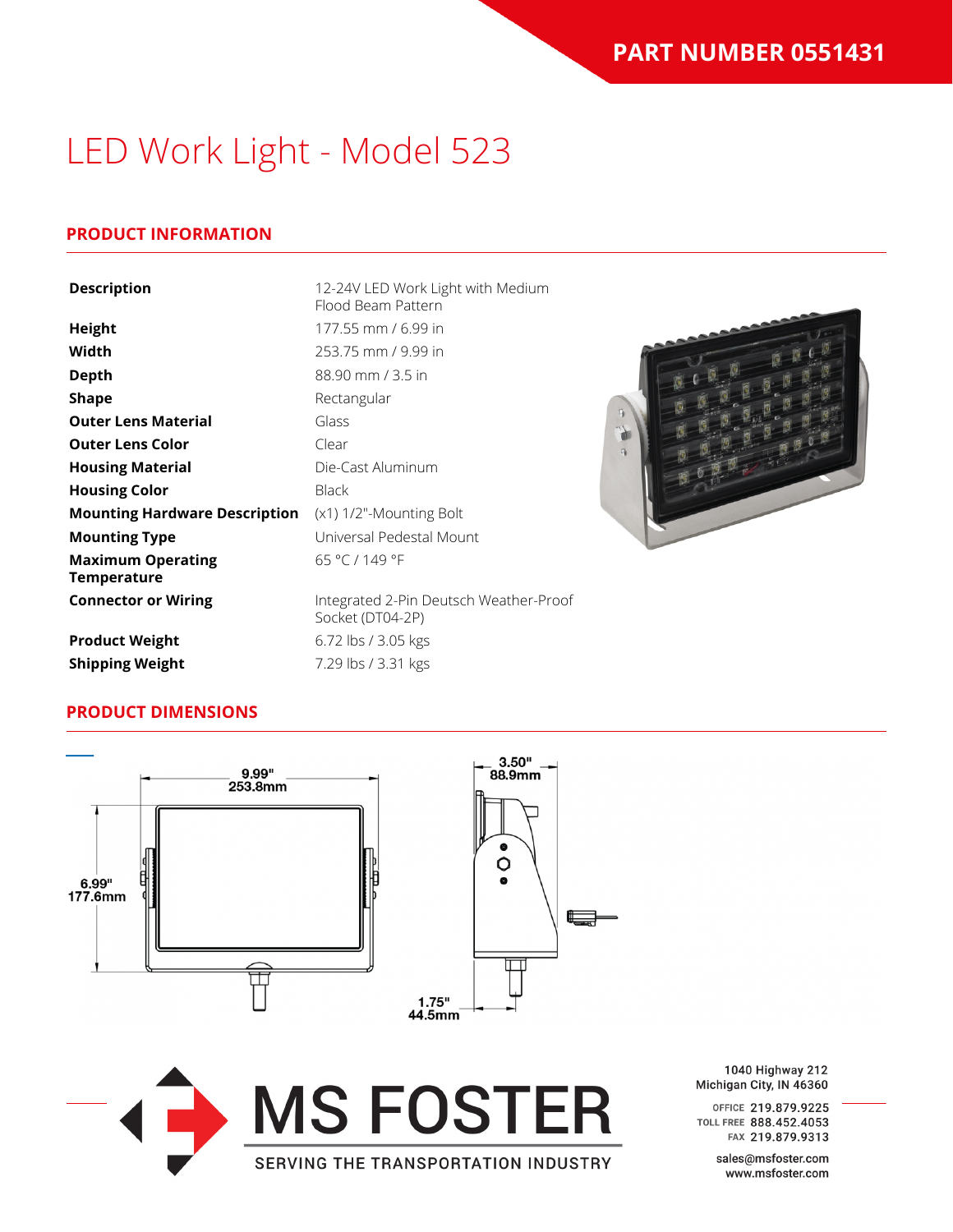# LED Work Light - Model 523

## **ELECTRICAL SPECIFICATIONS**

| <b>Input Voltage</b> | 12-24V DC      |
|----------------------|----------------|
| <b>Current Draw</b>  | 6.70A @ 12V DC |
|                      | 3.70A @ 24V DC |

#### **REGULATORY STANDARDS COMPLIANCE**



Buy America Standards Eco Friendly IEC IP67

### **PHOTOMETRIC SPECIFICATIONS**



### **APPLICATIONS**





1040 Highway 212 Michigan City, IN 46360

OFFICE 219.879.9225 TOLL FREE 888.452.4053 FAX 219.879.9313

> sales@msfoster.com www.msfoster.com